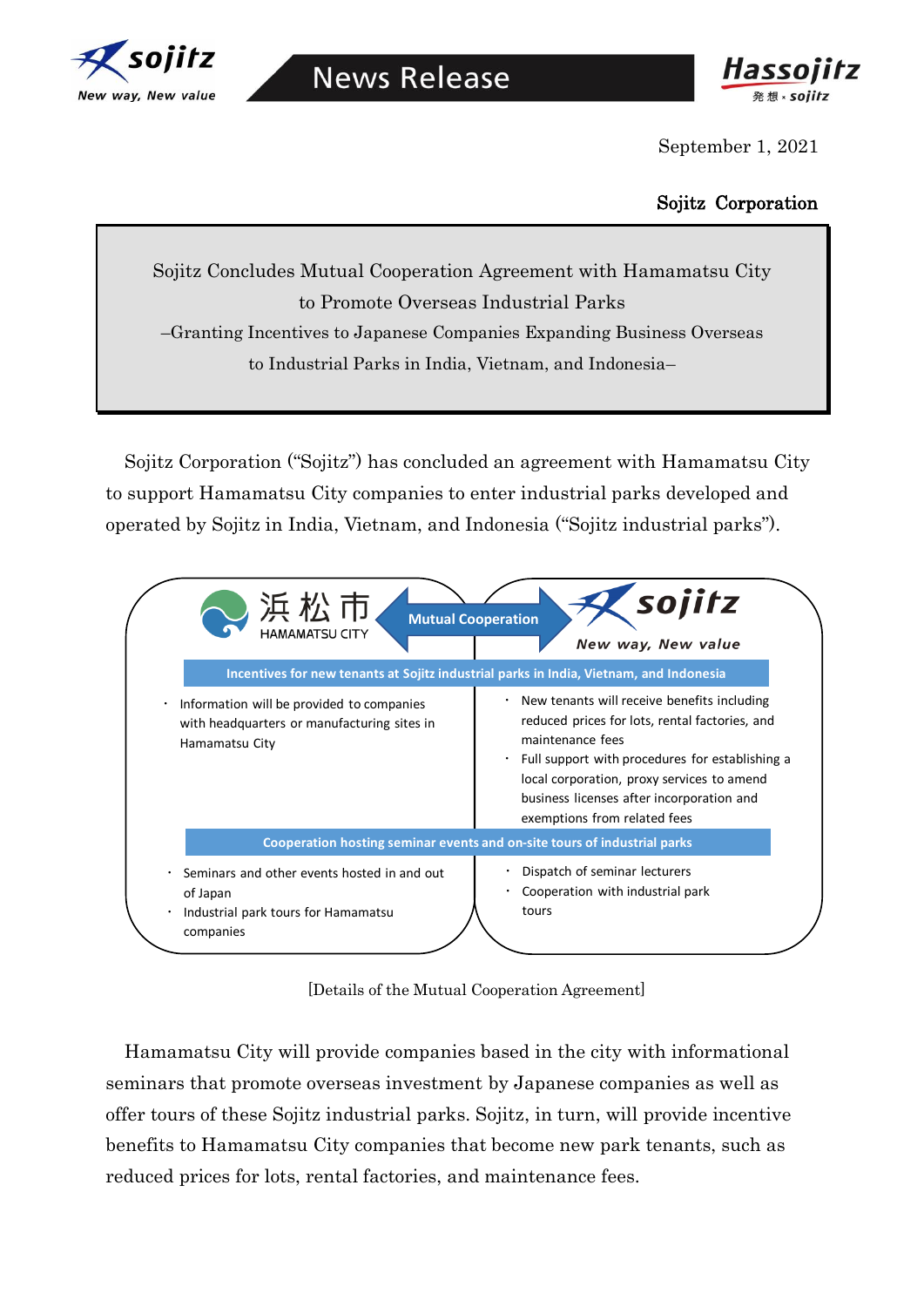

**News Release** 



Sojitz has concluded similar agreements with Gunma Prefecture, Aichi Prefecture, Kobe City, Hyogo Economic Development Center, and Osaka Prefecture. Going forward, Sojitz will continue to support the overseas expansion of small and medium-sized companies in Japan while simultaneously contributing to economic development in India, Vietnam, and Indonesia.

- [Related Information]
- [Incentive Benefits for New Tenants]

Target: Companies with headquarters or manufacturing sites in Hamamatsu City

| <b>Industrial Parks</b> | Country/Region                     | <b>Incentives</b> |                                                               |                                                                                                          |
|-------------------------|------------------------------------|-------------------|---------------------------------------------------------------|----------------------------------------------------------------------------------------------------------|
|                         |                                    | <b>Details</b>    |                                                               | Example                                                                                                  |
| <b>SMIP</b>             | Outer Chennai, India               | Lot sales         | 1% discount off land price                                    | Savings of approx. JPY 1 million<br>per 1ha                                                              |
|                         |                                    |                   | Rental factories 3-months free rent                           | Savings of approx. JPY 300,000<br>per 1,000m <sup>2</sup>                                                |
| Long Duc                | Outer Ho Chi Minh<br>City, Vietnam | Rental factories  | 1-month free rent<br>Exemption on incorporation fees          | Savings of approx. JPY 1.1 million<br>$(rent$ JPY 600,000 + fees JPY<br>500,000) per 1,000m <sup>2</sup> |
| <b>Phu An Thanh</b>     | Outer Ho Chi Minh<br>City, Vietnam | Lot sales         | 1% discount off land price<br>Exemption on incorporation fees | Savings of approx. JPY 2 million<br>(land price JPY 1.5 million $+$ fees<br>JPY 0.5 million) per 1ha     |
| <b>GIIC</b>             | Outer Jakarta                      | Lot sales         | 1% discount off land price                                    | Savings of approx. JPY 2 million<br>per 1ha                                                              |
|                         |                                    |                   | Rental factories 10% reduction in rent for first year         | Savings of approx. JPY 600,000<br>per 1,000m <sup>2</sup>                                                |

[Overview of Industrial Parks]

1) Sojitz-Motherson Industrial Park (SMIP) —INDIA

Location: Outer Chennai, Tamil Nadu, India

(60km west of central Chennai)

Total area: approx. 115ha (area available for sale: approx. 65ha; area available for rental factories: Phase I factory fully occupied. Second factory planned.)



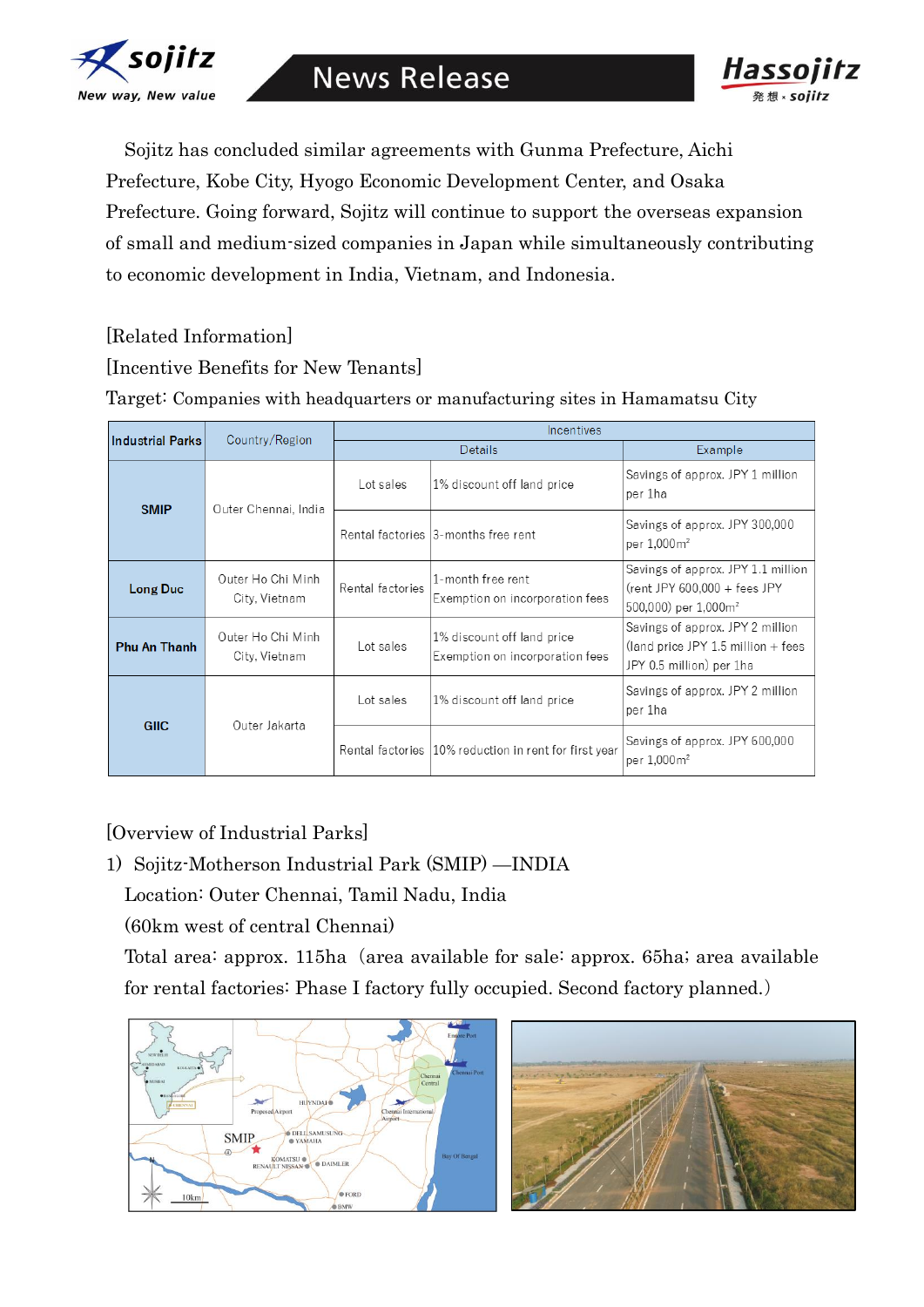

**News Release** 



- 2) Long Duc Industrial Park—VIETNAM
	- Location: Long Thanh, Dong Nai, Vietnam
	- (40km east of central Ho Chi Minh City)
	- Total area: approx. 270ha

(area available for sale: sold; rental factories: approx. 22,000 ㎡ (approx. 2.2ha))



3) Phu An Thanh Industrial Park—VIETNAM Location: Ben Luc, Long An, Vietnam (36km west of central Ho Chi Minh City) Total area: approx. 353ha (area available for sale: approx.155ha)





- 4) Greenland International Industrial Center (GIIC) —INDONESIA
	- Location: Bekasi, West Java, Indonesia
	- (45km east of central Jakarta)

Located within Deltamas City, a comprehensive urban infrastructure development project with a total area of approx. 3,200 ha

Total area: approx. 2,200ha (area available for sale: approx. 300ha;

area available for rental factories: approx.  $1,000 \text{ m}^2 (0.1 \text{ha})$